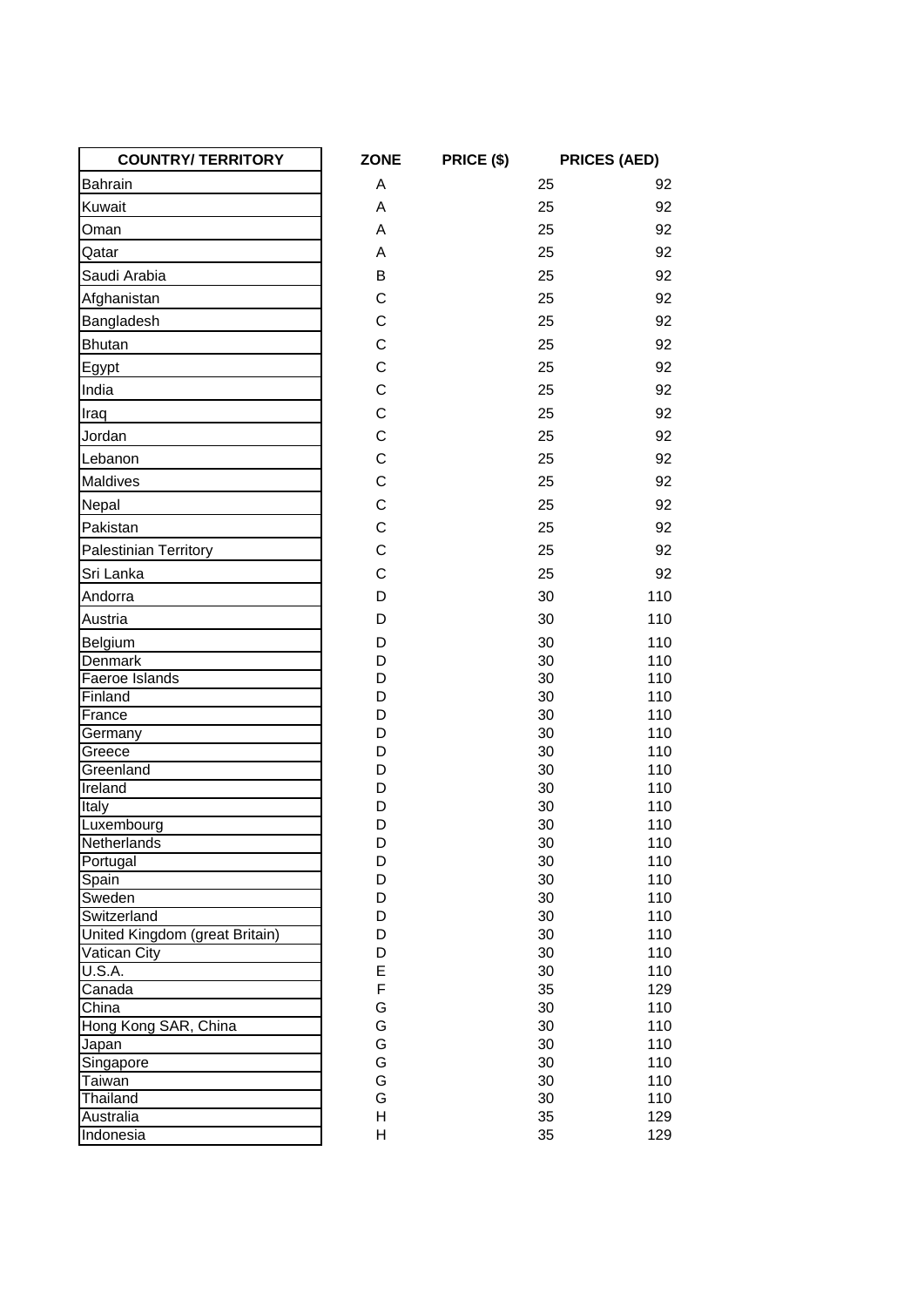| Malaysia                      | н | 35       | 129 |
|-------------------------------|---|----------|-----|
| <b>New Zealand</b>            | Η | 35       | 129 |
| Phillipines                   | Η | 35       | 129 |
| South Korea                   | H | 35       | 129 |
| Vietnam                       | Η | 35       | 129 |
| Albania                       |   | 35       | 129 |
| <b>Belarus</b>                |   | 35       | 129 |
| Bosnia-Herzegovina            |   | 35       | 129 |
| <b>Bulgaria</b>               |   | 35       | 129 |
| Croatia                       |   | 35       | 129 |
| Cyprus                        |   | 35       | 129 |
| Czech Republic                |   | 35       | 129 |
| Estonia                       |   | 35       | 129 |
| Gibraltar                     |   | 35       | 129 |
| Hungary                       |   | 35       | 129 |
| Iceland                       |   | 35       | 129 |
| <b>Israel</b>                 |   | 35       | 129 |
| Latvia                        |   | 35       | 129 |
| Liechtenstein                 |   | 35       | 129 |
| Lithuania                     |   | 35       | 129 |
| Macedonia                     |   | 35       | 129 |
| Malta                         |   | 35       | 129 |
| Monaco                        |   | 35       | 129 |
|                               |   | 35       | 129 |
| Montenegro                    |   | 35       | 129 |
| Norway                        |   | 35       | 129 |
| Poland                        |   | 35       | 129 |
| Republic of Moldova           |   |          |     |
| Romania<br>Russian federation |   | 35<br>35 | 129 |
|                               |   | 35       | 129 |
| Serbia                        |   |          | 129 |
| Slovakia                      |   | 35       | 129 |
| Slovenia                      |   | 35       | 129 |
| Turkey                        |   | 35       | 129 |
| Ukraine                       |   | 35<br>35 | 129 |
| Botswana                      |   |          | 129 |
| Malawi                        | J | 35       | 129 |
| Mozambique                    |   | 35       | 129 |
| Namibia                       | J | 35       | 129 |
| South Africa                  | J | 35       | 129 |
| Swaziland                     | J | 35       | 129 |
| Zambia                        | J | 35       | 129 |
| Algeria                       | Κ | 40       | 147 |
| Angola                        | Κ | 40       | 147 |
| Cote D'ivoire (Ivory Coast)   | Κ | 40       | 147 |
| Ethiopia                      | Κ | 40       | 147 |
| Ghana                         | Κ | 40       | 147 |
| Kenya                         | Κ | 40       | 147 |
| Liberia                       | Κ | 40       | 147 |
| Libya                         | Κ | 40       | 147 |
| Mauritius                     | Κ | 40       | 147 |
| Morocco                       | Κ | 40       | 147 |
| Nigeria                       | Κ | 40       | 147 |
| Seychelles                    | Κ | 40       | 147 |
| Tunisia                       | Κ | 40       | 147 |
| Uganda                        | Κ | 40       | 147 |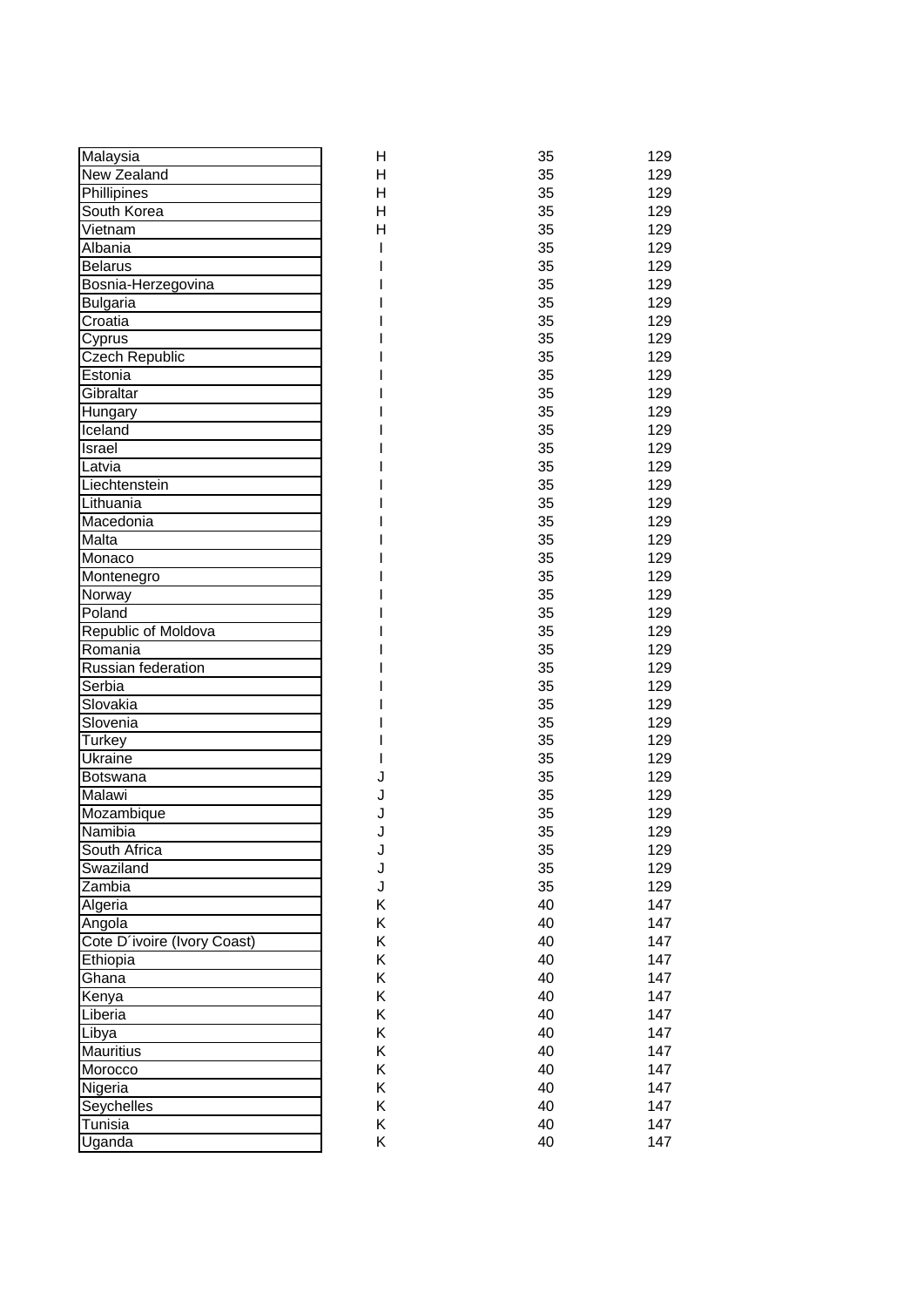| United Republic of Tanzania             | Κ | 40 | 147 |
|-----------------------------------------|---|----|-----|
| American Samoa                          | L | 40 | 147 |
| Angilla                                 | L | 40 | 147 |
| Antigua & Barbuda                       | L | 40 | 147 |
| Argentina                               |   | 40 | 147 |
| Armenia                                 |   | 40 | 147 |
| Aruba                                   |   | 40 | 147 |
| Azerbaijan                              |   | 40 | 147 |
| Bahama                                  |   | 40 | 147 |
| <b>Barbados</b>                         |   | 40 | 147 |
| <b>Belize</b>                           |   | 40 | 147 |
| <b>Benin</b>                            |   | 40 | 147 |
| Bermuda                                 |   | 40 | 147 |
| <b>Bolivia</b>                          |   | 40 | 147 |
| <b>Bonaire Sint Eustatius and Saba</b>  |   | 40 | 147 |
| <b>Brazil</b>                           |   | 40 | 147 |
|                                         | L | 40 | 147 |
| British Virgin Islands<br><b>Brunei</b> | L | 40 | 147 |
| <b>Burkina Faso</b>                     | L | 40 | 147 |
|                                         |   |    |     |
| <b>Burundi</b>                          |   | 40 | 147 |
| Cambodia                                |   | 40 | 147 |
| Cameroon                                |   | 40 | 147 |
| Cape Verde                              |   | 40 | 147 |
| Cayman Islands                          |   | 40 | 147 |
| Chad                                    |   | 40 | 147 |
| Chile                                   |   | 40 | 147 |
| Colombia                                |   | 40 | 147 |
| Congo                                   |   | 40 | 147 |
| Cook Islands                            |   | 40 | 147 |
| Costa Rica                              |   | 40 | 147 |
| Curacao                                 |   | 40 | 147 |
| Democratic Republic of the Congo        |   | 40 | 147 |
| Djibouti                                |   | 40 | 147 |
| Dominica                                |   | 40 | 147 |
| Dominican Republic                      |   | 40 | 147 |
| <b>East Timor</b>                       |   | 40 | 147 |
| Ecuador                                 |   | 40 | 147 |
| El Salvador                             |   | 40 | 147 |
| Eritrea                                 | L | 40 | 147 |
| Fiji                                    | L | 40 | 147 |
| <b>French Guiana</b>                    | L | 40 | 147 |
| French Polynesia                        | Г | 40 | 147 |
| Gabon                                   | L | 40 | 147 |
| Gambia                                  | L | 40 | 147 |
| Georgia                                 | L | 40 | 147 |
| Grenada                                 | L | 40 | 147 |
| Guadeloupe                              | L | 40 | 147 |
| Guam                                    | L | 40 | 147 |
| Guatemala                               | L | 40 | 147 |
| Guinea                                  | L | 40 | 147 |
| Guyana                                  | L | 40 | 147 |
| Haiti                                   |   | 40 | 147 |
| Honduras                                | L | 40 | 147 |
| Jamaica                                 | L | 40 | 147 |
| kazakhstan                              | Г | 40 | 147 |
|                                         |   |    |     |